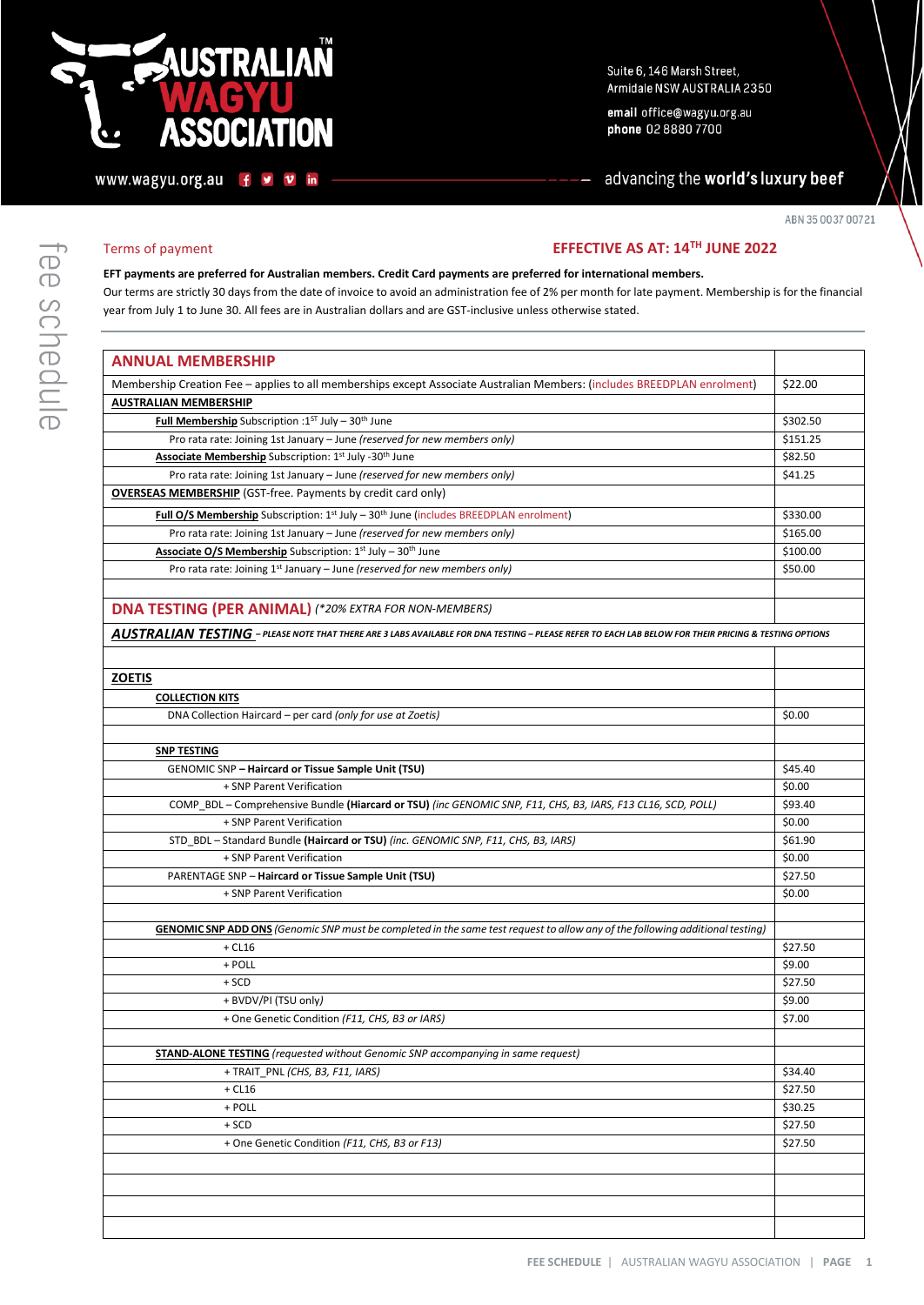# **NUSTRALIAN**  $\mathbf G$ **ASSOCIATION**

www.wagyu.org.au f y v in

email office@wagyu.org.au phone 02 8880 7700

# advancing the world's luxury beef

| <b>NEOGEN</b>                                                                                                             |         |
|---------------------------------------------------------------------------------------------------------------------------|---------|
| <b>COLLECTION KITS</b>                                                                                                    |         |
| DNA Collection Haircard - per card (only for use at Neogen)                                                               | \$1.10  |
| TSU collectors - per tube (ordered in packs of 10)                                                                        | \$3.30  |
| <b>SNP TESTING</b>                                                                                                        |         |
| <b>GENOMIC SNP - Haircard</b>                                                                                             | \$46.00 |
| GENOMIC SNP - Tissue Sample Unit (TSU)                                                                                    | \$42.70 |
| + SNP Parent Verification                                                                                                 | \$0.00  |
| COMP_BDL - Comprehensive Bundle (Haircard) (Inc. GENOMIC SNP, F11, CHS, B3, IARS, POLL, SCD, TEND)                        | \$84.00 |
| COMP_BDL - Comprehensive Bundle (TSU) (Inc. GENOMIC SNP, F11, CHS, B3, IARS, POLL, SCD, TEND)                             | \$80.70 |
| + SNP Parent Verification                                                                                                 | \$0.00  |
| STD BDL - Standard Bundle (Haircard) (Inc. GENOMIC SNP, F11, CHS, B3, IARS)                                               | \$55.00 |
| STD_BDL-Standard Bundle (TSU) (Inc. GENOMIC SNP, F11, CHS, B3, IARS)                                                      | \$51.70 |
| + SNP Parent Verification                                                                                                 | \$0.00  |
| <b>PARENTAGE SNP - Haircard</b>                                                                                           | \$29.70 |
| PARENTAGE SNP - (TSU)                                                                                                     | \$26.40 |
| + SNP Parent Verification                                                                                                 | \$0.00  |
|                                                                                                                           |         |
| <b>GENOMIC SNP ADD ONS</b> (Genomic SNP must be completed in the same test request to allow the below additional testing) |         |
| $+$ CL16                                                                                                                  | \$8.00  |
| + POLL                                                                                                                    | \$8.00  |
| $+$ SCD                                                                                                                   | \$26.40 |
| + BVDV/PI                                                                                                                 | \$8.00  |
| + IARS                                                                                                                    | \$8.00  |
|                                                                                                                           |         |
| <b>STAND-ALONE TESTING</b> (requested without PARENTAGE SNP or GENOMIC SNP accompanying in same request)                  |         |
| + TRAIT_PNL (CHS, B3, F11 and IARS)                                                                                       | \$34.32 |
| $+$ CL16                                                                                                                  | \$29.00 |
| + POLL                                                                                                                    | \$29.00 |
| + SCD                                                                                                                     | \$39.60 |
| + IARS                                                                                                                    | \$29.00 |
|                                                                                                                           |         |
| <b>SAMPLE FEES</b>                                                                                                        |         |
| Packaging Surcharge - lab surcharge for samples in non-approved sample kits.                                              | \$2.20  |
| Sample storage – where samples are submitted without testing to be completed immediately. (Currently not applied)         | \$1.10  |
| Sample Storage - Annual Storage Charge for samples submitted post February 2019. (Currently not applied)                  | \$1.10  |
| Sample retrieval of samples stored at the lab to be used for testing. (Currently not applied)                             | \$1.10  |
|                                                                                                                           |         |
| <b>CROSSBRED WAGYU TEST (CWT)</b>                                                                                         |         |
| MUST HAVE GENOMIC SNP. (Not lab specific – analysis is run in-house with Australian Wagyu Association)                    | \$11.00 |
|                                                                                                                           |         |
|                                                                                                                           |         |
|                                                                                                                           |         |
|                                                                                                                           |         |
| <b>INTERNATIONAL TESTING</b> (prices including GST)                                                                       |         |
|                                                                                                                           |         |
| <b>ZOETIS</b>                                                                                                             |         |
| <b>SNP TESTING</b>                                                                                                        |         |
| GENOMIC SNP - Haircard or Tissue Sample Unit (TSU)                                                                        | \$45.40 |
| + SNP Parent Verification                                                                                                 | \$0.00  |
| COMP BDL - Comprehensive Bundle (Hiarcard or TSU) (inc GENOMIC SNP, F11, CHS, B3, IARS, F13 CL16, SCD, POLL)              | \$93.40 |
| + SNP Parent Verification                                                                                                 | \$0.00  |
| STD BDL - Standard Bundle (Haircard or TSU) (inc. GENOMIC SNP, F11, CHS, B3, IARS)                                        | \$61.90 |
| + SNP Parent Verification                                                                                                 | \$0.00  |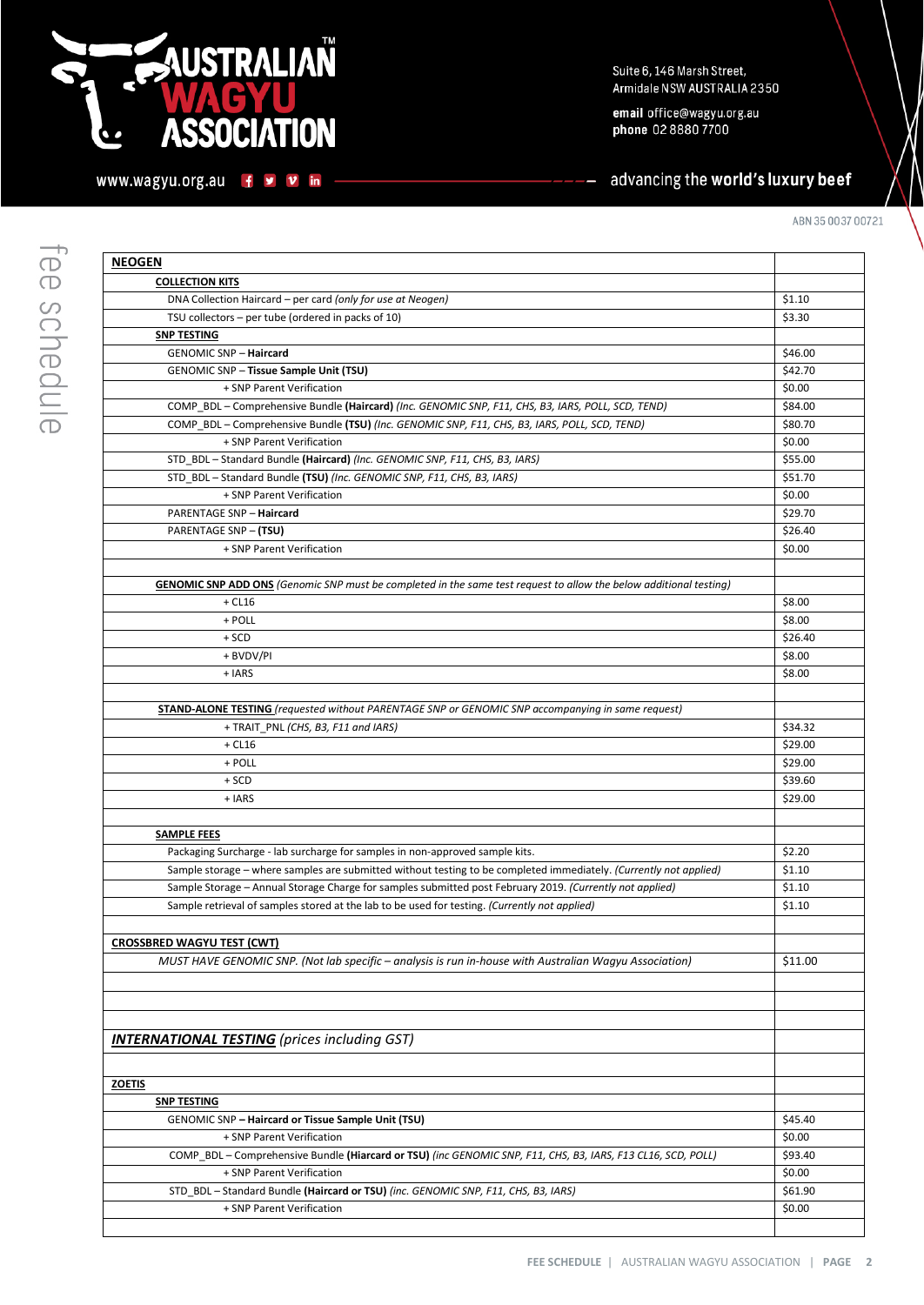# **NUSTRALIAÑ** С **ASSOCIATION** O

www.wagyu.org.au f y v in

Suite 6, 146 Marsh Street, Armidale NSW AUSTRALIA 2350

email office@wagyu.org.au phone 02 8880 7700

# advancing the world's luxury beef

ABN 35 0037 00721

| <b>GENOMIC SNP ADD ONS</b> (Genomic SNP must be completed in the same test request to allow any of the following additional          |                    |
|--------------------------------------------------------------------------------------------------------------------------------------|--------------------|
| <i>testing</i> )                                                                                                                     |                    |
| $+$ CL16                                                                                                                             | \$27.50            |
| + POLL                                                                                                                               | \$9.00             |
| $+$ SCD                                                                                                                              | \$27.50            |
| + BVDV/PI (TSU only)                                                                                                                 | \$9.00             |
| + One Genetic Condition (F11, CHS, B3 or IARS)                                                                                       | \$7.00             |
|                                                                                                                                      |                    |
| <b>STAND-ALONE TESTING</b> (requested without Genomic SNP accompanying in same request)                                              |                    |
| + TRAIT_PNL (CHS, B3, F11, IARS)                                                                                                     | \$34.40            |
| $+$ CL16                                                                                                                             | \$27.50            |
| + POLL                                                                                                                               | \$30.25            |
| $+$ SCD                                                                                                                              | \$27.50            |
| + One Genetic Condition (F11, CHS, B3 or F13)                                                                                        | \$27.50            |
|                                                                                                                                      |                    |
| <b>NEOGEN</b>                                                                                                                        |                    |
| <b>SNP TESTING</b>                                                                                                                   |                    |
| <b>GENOMIC SNP - Haircard</b>                                                                                                        | \$62.00            |
| <b>GENOMIC SNP - Tissue Sample Unit (TSU)</b>                                                                                        | \$58.70            |
| + SNP Parent Verification                                                                                                            | \$0.00             |
| GBL_BDL - Global Bundle (Hair card) (GENOMIC SNP, F11, CHS, B3 & IARS)                                                               | \$81.56            |
| GBL BDL - Global Bundle (TSU) (GENOMIC SNP, F11, CHS, B3 & IARS)                                                                     | \$78.26            |
| + SNP Parent Verification                                                                                                            | \$0.00             |
|                                                                                                                                      |                    |
| <b>SNP TESTING ADD ONS</b> (Genomic SNP must be completed in the same test request to allow any of the following additional testing) |                    |
| + GBL_PNL - Global Panel (SCD, TEND & POLL)<br>+ POLL                                                                                | \$58.08<br>\$29.00 |
|                                                                                                                                      |                    |
| <b>STAND-ALONE TESTING</b> (requested without Genomic SNP accompanying in same request)                                              |                    |
| + TRAIT_PNL (CHS, B3, F11 and IARS)                                                                                                  | \$49.30            |
| + POLL                                                                                                                               | \$44.00            |
|                                                                                                                                      |                    |
| <b>SAMPLE FEES</b>                                                                                                                   |                    |
| Non-hair and non-TSU samples (i.e. Semen straws, blood cards)                                                                        | \$11.00            |
|                                                                                                                                      |                    |
| <b>CROSSBRED WAGYU TEST (CWT)</b>                                                                                                    |                    |
| MUST HAVE GENOMIC SNP. (Not lab specific - analysis is run in-house with Australian Wagyu Association)                               | \$11.00            |
|                                                                                                                                      |                    |
|                                                                                                                                      |                    |
| <b>ANIMAL REGISTRATION PRICES (PER ANIMAL)</b>                                                                                       |                    |
|                                                                                                                                      |                    |
| <b>REGISTRATION IN HERDBOOK OR WAGYU CONTENT REGISTERS</b>                                                                           |                    |
| (All-inclusive BREEDPLAN - at no charge) (price scaling resets each Financial year)                                                  |                    |
| $1st$ - 100 <sup>th</sup> registration                                                                                               | \$30.60            |
| $101^{st} - 200^{th}$ registration                                                                                                   | \$29.50            |
| $201st - 300th$ registration                                                                                                         | \$28.40            |
| $301st - 400th$ registration                                                                                                         | \$27.30            |
| $401st - 500th$ registration                                                                                                         | \$26.20            |
| 501 <sup>st</sup> and onwards registrations                                                                                          | \$25.10            |
| INTERNATIONAL REGISTRATIONS AND ADDITIONAL REGISTRATION CHARGES                                                                      |                    |
| Animals residing overseas (All-inclusive BREEDPLAN - at no charge)                                                                   | \$42.00            |
| Manual data entry surcharge per animal                                                                                               | \$11.00            |
| Pedigree Animal - manual entry                                                                                                       | \$5.50             |
|                                                                                                                                      |                    |
|                                                                                                                                      |                    |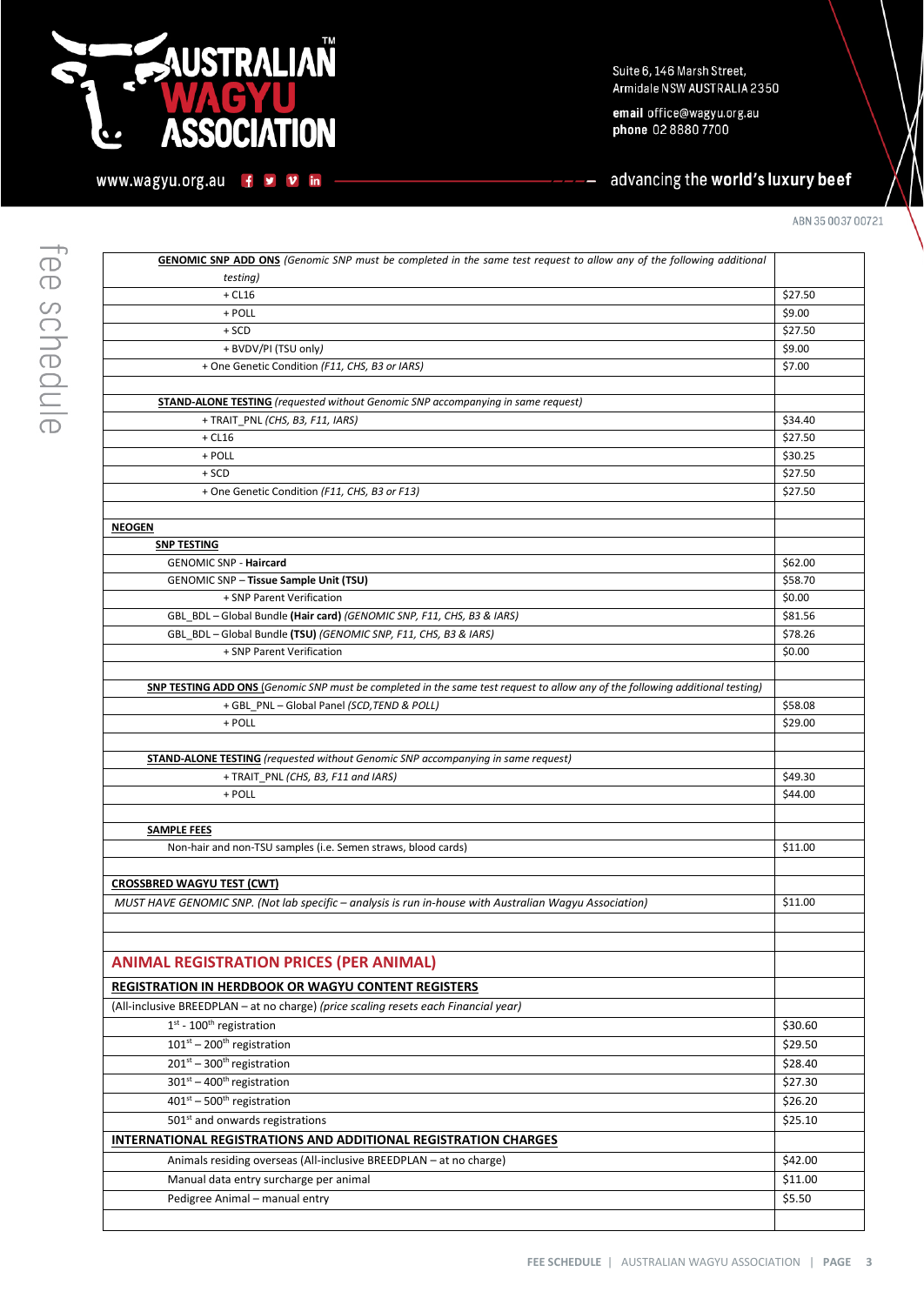# **NUSTRALIAÑ**  $\overline{a}$ **ASSOCIATION**

www.wagyu.org.au f y v in

Suite 6, 146 Marsh Street, Armidale NSW AUSTRALIA 2350

email office@wagyu.org.au phone 02 8880 7700

# advancing the world's luxury beef

| <b>SLAUGHTER REGISTRATION FEES</b>                                                                                                                                                                                                                                                                                                                                                       |           |
|------------------------------------------------------------------------------------------------------------------------------------------------------------------------------------------------------------------------------------------------------------------------------------------------------------------------------------------------------------------------------------------|-----------|
| For animal performance data input from animals for slaughter only, not for breeding                                                                                                                                                                                                                                                                                                      | \$0.00    |
| All-inclusive BREEDPLAN processing cost (all measurements / traits)                                                                                                                                                                                                                                                                                                                      |           |
| <b>OTHER REGISTRATION FEES</b>                                                                                                                                                                                                                                                                                                                                                           |           |
| Upgrade from Slaughter Register to another Register                                                                                                                                                                                                                                                                                                                                      | \$30.60   |
| <b>LATE REGISTRATION FEES</b>                                                                                                                                                                                                                                                                                                                                                            |           |
| Registration of animals aged 18 months (late fee) (Currently not applied)                                                                                                                                                                                                                                                                                                                | \$25.00   |
| Registration of animals aged 24 months and over (late fee) (Currently not applied)                                                                                                                                                                                                                                                                                                       | \$52.00   |
|                                                                                                                                                                                                                                                                                                                                                                                          |           |
| <b>TRANSFERS</b>                                                                                                                                                                                                                                                                                                                                                                         |           |
| <b>Bull transfers</b>                                                                                                                                                                                                                                                                                                                                                                    | \$0.00    |
| Females ** (Fees are doubled for transfers submitted after 60 days of sale)**                                                                                                                                                                                                                                                                                                            | \$13.20   |
| Females residing overseas                                                                                                                                                                                                                                                                                                                                                                | \$20.00   |
|                                                                                                                                                                                                                                                                                                                                                                                          |           |
| <b>CERTIFICATES (PER ANIMAL)</b>                                                                                                                                                                                                                                                                                                                                                         |           |
| Certificate Correction (NB: after correction, the new certificate will be available online in your member login area of our website)                                                                                                                                                                                                                                                     | \$0.00    |
| <b>Emailed Certificate</b>                                                                                                                                                                                                                                                                                                                                                               | \$5.50    |
| Paper Certificate - printing and postage                                                                                                                                                                                                                                                                                                                                                 | \$11.00   |
| Export Certificate (including for semen & embryos)                                                                                                                                                                                                                                                                                                                                       |           |
| Certificate Drafting (Created by AWA or updates required)                                                                                                                                                                                                                                                                                                                                | \$75.00   |
| Certificate Review & Execution (Review only and signed by AWA)                                                                                                                                                                                                                                                                                                                           | \$25.00   |
| Parentage Certificate - MiP ISAG or SNP (email only)                                                                                                                                                                                                                                                                                                                                     | \$33.00   |
|                                                                                                                                                                                                                                                                                                                                                                                          |           |
| <b>TAG BUNDLES</b>                                                                                                                                                                                                                                                                                                                                                                       |           |
| Members can access an Allflex/AWA order form available in their download files area for Wagyu branded tags and associated products. Please<br>download and print this form to order from your preferred rural reseller store e.g. Landmark, Elders etc. For enquiries, please contact Allflex directly.<br>(Tel: 1300 138 247 or +61 7 3245 9100, Email: customerservice@allflex.com.au) |           |
|                                                                                                                                                                                                                                                                                                                                                                                          |           |
|                                                                                                                                                                                                                                                                                                                                                                                          |           |
| <b>TECHNICAL SERVICES MANAGER CONSULTANCY</b>                                                                                                                                                                                                                                                                                                                                            |           |
| Daily                                                                                                                                                                                                                                                                                                                                                                                    | \$1650.00 |
| Half-day                                                                                                                                                                                                                                                                                                                                                                                 | \$825.00  |
| Hourly                                                                                                                                                                                                                                                                                                                                                                                   | \$220.00  |
| MATESEL - Mate Selection Analysis (per 5 runs from the same extract)                                                                                                                                                                                                                                                                                                                     | \$440.00  |

**ONLINE CATALOGLIFE** 

MEMBER SERVICES per hour

| <b>ONLINE CATALOGUES</b>                                                                |               |
|-----------------------------------------------------------------------------------------|---------------|
| <b>ONLINE SALE CATALOGUE</b> (Auction and/or Private Treaty Sales)                      | \$28 list fee |
| + per lot                                                                               | \$5.00        |
| <b>ONLINE SEMEN/EMBRYO CATALOGUE, per year</b>                                          | \$28 list fee |
| + per lot                                                                               | \$15.00       |
| <b>DISPLAY IMAGE</b> on the AWA website animal search (e.g. animal pictures, stud logo) | \$6.60/image  |
| <b>CATALOGUE EXTRACT</b> - .csv format (per lot)                                        | \$5.50        |
| <b>CATALOGUE EXTRACT</b> – PDF for sale catalogue sent to printer (per lot)             | \$7.70        |

\$66.00